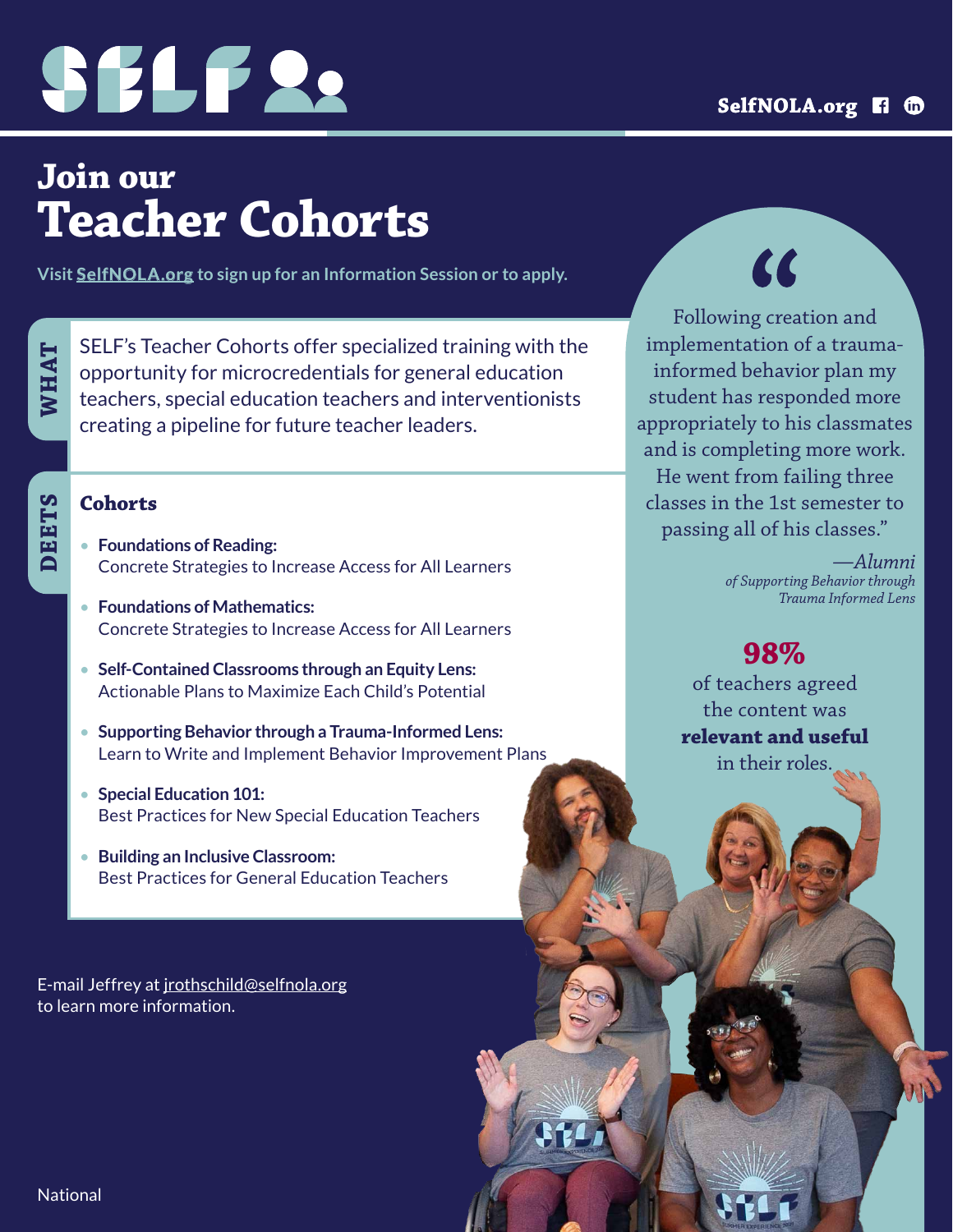## SELF 22

## **FAQ: Teacher Cohorts**

**Visit [SelfNOLA.org](https://www.selfnola.org/programs/teacher-cohorts) to sign up for an Information Session or to apply.**

#### **Who is this program for?**

SELF's Teacher Cohorts offer virtual specialized training for teachers working with students with exceptionalities and create a pipeline for future leadership. We have expanded the eligibility requirements to include general education teachers and paraprofessionals and deepened the subject matter in response to COVID's impact on all teachers and students.

#### **Why should you do it?**

98% of participants agree the trainings are relevant and useful for their roles. Participating teachers receive individualized feedback on artifacts as well as training while developing cohorts of peers across multiple schools.

#### **Who facilitates the trainings?**

Every training is facilitated by our experienced programming team. Each of the programmatic staff members were successful teachers, coordinators, school leaders, and/or district staff members.

**How many teachers are in each cohort? What's the facilitator to participant ratio?** Cohorts of teachers are between 10 to 25 teachers. We limit the number of teachers who may participate to allow teachers to have a cohort experience. Each training will have a facilitator and a producer to assist with technology.

#### **How are training sessions delivered?**

The training sessions are delivered synchronously over Zoom. Cohort participants will actively participate in break out groups with other cohort members.

#### **I missed the session. Can you provide a recording?** There are no recorded sessions. We believe it is important for teachers to participate to gain completely from the experience, and we believe in creating a space where teachers feel comfortable in sharing.

**Will participants receive access to the materials?** Yes! Participants will receive relevant materials prior to each session. Teachers will also receive relevant and useful resources through our monthly newsletter.

#### **Are workshops applicable to all my teachers?**

Based on feedback from national partners, SELF has curated six programs for teachers for 2022-2023. Each year we seek feedback from participants in the field about what curricula would serve their teachers and students best.

*Continued on next page.*

National **E-mail Jeffrey at <u>irothschild@selfnola.org</u> to learn more information.**